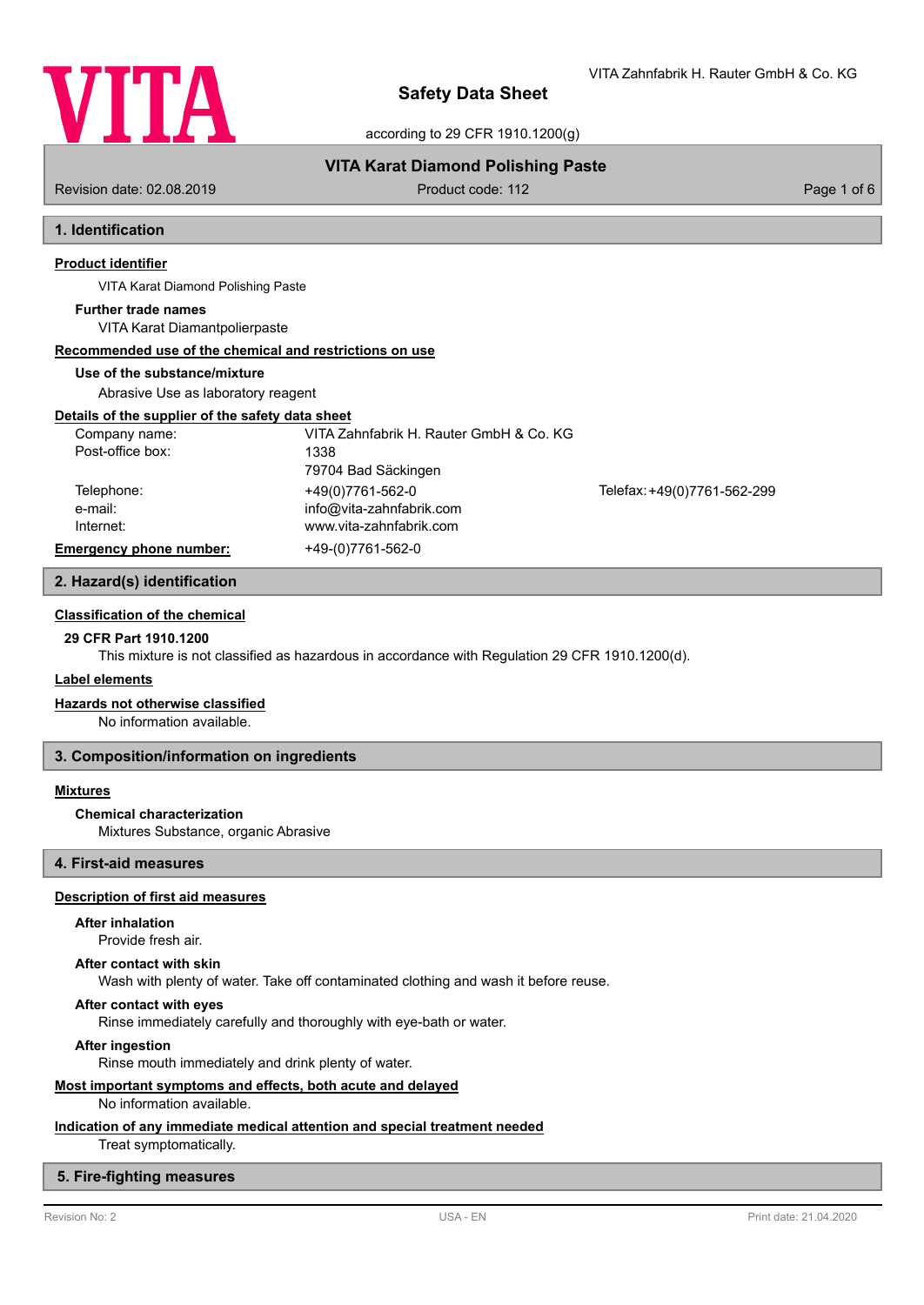

according to 29 CFR 1910.1200(g)

# **VITA Karat Diamond Polishing Paste**

Revision date: 02.08.2019 **Product code: 112** Product code: 112 Page 2 of 6

## **Extinguishing media**

# **Suitable extinguishing media**

Co-ordinate fire-fighting measures to the fire surroundings.

## **Specific hazards arising from the chemical**

Non-flammable.

# **Special protective equipment and precautions for fire-fighters**

In case of fire: Wear self-contained breathing apparatus.

#### **Additional information**

Collect contaminated fire extinguishing water separately. Do not allow entering drains or surface water.

#### **6. Accidental release measures**

#### **Personal precautions, protective equipment and emergency procedures**

Use personal protection equipment.

#### **Environmental precautions**

Do not allow to enter into surface water or drains.

## **Methods and material for containment and cleaning up**

Take up mechanically. Treat the recovered material as prescribed in the section on waste disposal.

### **Reference to other sections**

Safe handling: see section 7 Personal protection equipment (PPE): see section 8 Disposal: see section 13

## **7. Handling and storage**

# **Precautions for safe handling**

#### **Advice on safe handling**

No special measures are necessary.

#### **Advice on protection against fire and explosion**

No special fire protection measures are necessary.

#### **Conditions for safe storage, including any incompatibilities**

## **Requirements for storage rooms and vessels**

Keep container tightly closed.

#### **Hints on joint storage**

No special measures are necessary.

### **8. Exposure controls/personal protection**

## **Control parameters**

## **Exposure controls**

## **Protective and hygiene measures**

Take off contaminated clothing. Wash hands before breaks and after work. When using do not eat, drink, smoke, sniff.

#### **Eye/face protection**

Wear eye protection/face protection.

## **Hand protection**

When handling with chemical substances, protective gloves must be worn with the CE-label including the four control digits. The quality of the protective gloves resistant to chemicals must be chosen as a function of the specific working place concentration and quantity of hazardous substances. For special purposes, it is recommended to check the resistance to chemicals of the protective gloves mentioned above together with the supplier of these gloves. Recommended glove articles KCL dernatril P NBR (Nitrile rubber)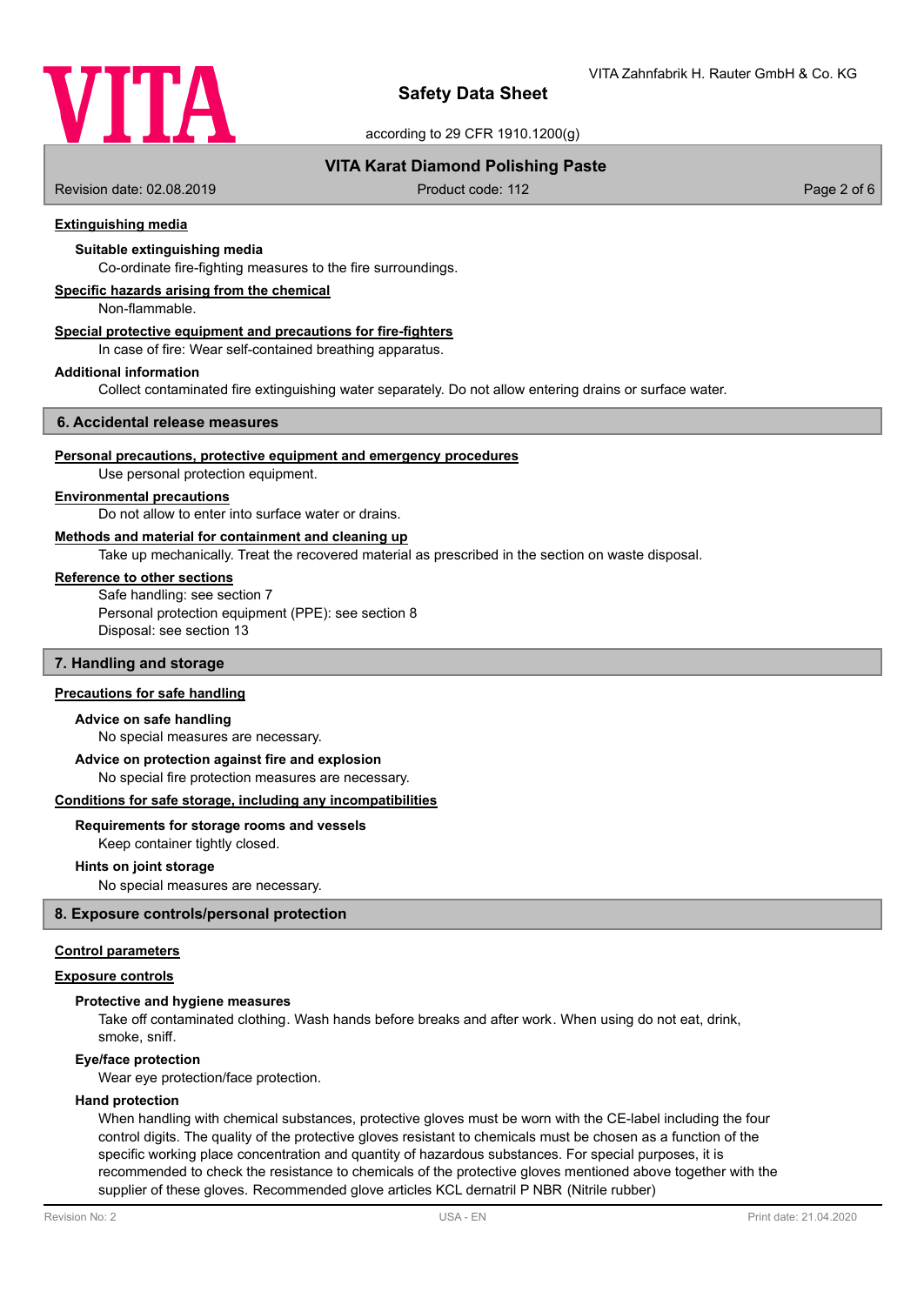

according to 29 CFR 1910.1200(g)

# **VITA Karat Diamond Polishing Paste**

Revision date: 02.08.2019 **Product code: 112** Product code: 112 Page 3 of 6

# **Skin protection**

Use of protective clothing.

# **Respiratory protection**

B150621 Open windows to ensure natural ventilation.

# **9. Physical and chemical properties**

| Information on basic physical and chemical properties         |                |                          |  |  |
|---------------------------------------------------------------|----------------|--------------------------|--|--|
| Physical state:                                               |                |                          |  |  |
| Color:                                                        | dark pink      |                          |  |  |
| Odor:                                                         | characteristic |                          |  |  |
| pH-Value:                                                     |                | not determined           |  |  |
| Changes in the physical state                                 |                |                          |  |  |
| Melting point/freezing point:                                 |                | not determined           |  |  |
| Initial boiling point and boiling range:                      |                | ?                        |  |  |
| Flash point:                                                  |                | 270 °C                   |  |  |
| Flammability                                                  |                |                          |  |  |
| Solid:                                                        |                | not determined           |  |  |
| Gas:                                                          |                | not applicable           |  |  |
| <b>Explosive properties</b><br>The product is not: Explosive. |                |                          |  |  |
| Lower explosion limits:                                       |                | not determined           |  |  |
| Upper explosion limits:                                       |                | not determined           |  |  |
| <b>Auto-ignition temperature</b>                              |                |                          |  |  |
| Solid:                                                        |                | not determined           |  |  |
| Gas:                                                          |                | not applicable           |  |  |
| Decomposition temperature:                                    |                | $>$ 150 °C               |  |  |
| <b>Oxidizing properties</b><br>Not oxidising.                 |                |                          |  |  |
| Vapor pressure:                                               |                | not determined           |  |  |
| Density (at 20 °C):                                           |                | $0,93$ g/cm <sup>3</sup> |  |  |
| Water solubility:                                             |                | No                       |  |  |
| Solubility in other solvents<br>not determined                |                |                          |  |  |
| Partition coefficient:                                        |                | not determined           |  |  |
| Vapor density:                                                |                | not determined           |  |  |
| Evaporation rate:                                             |                | not determined           |  |  |
| <b>Other information</b>                                      |                |                          |  |  |
| Solid content:                                                |                | 10,0%                    |  |  |

# **10. Stability and reactivity**

# **Reactivity**

No hazardous reaction when handled and stored according to provisions.

# **Chemical stability**

The product is stable under storage at normal ambient temperatures.

# **Possibility of hazardous reactions**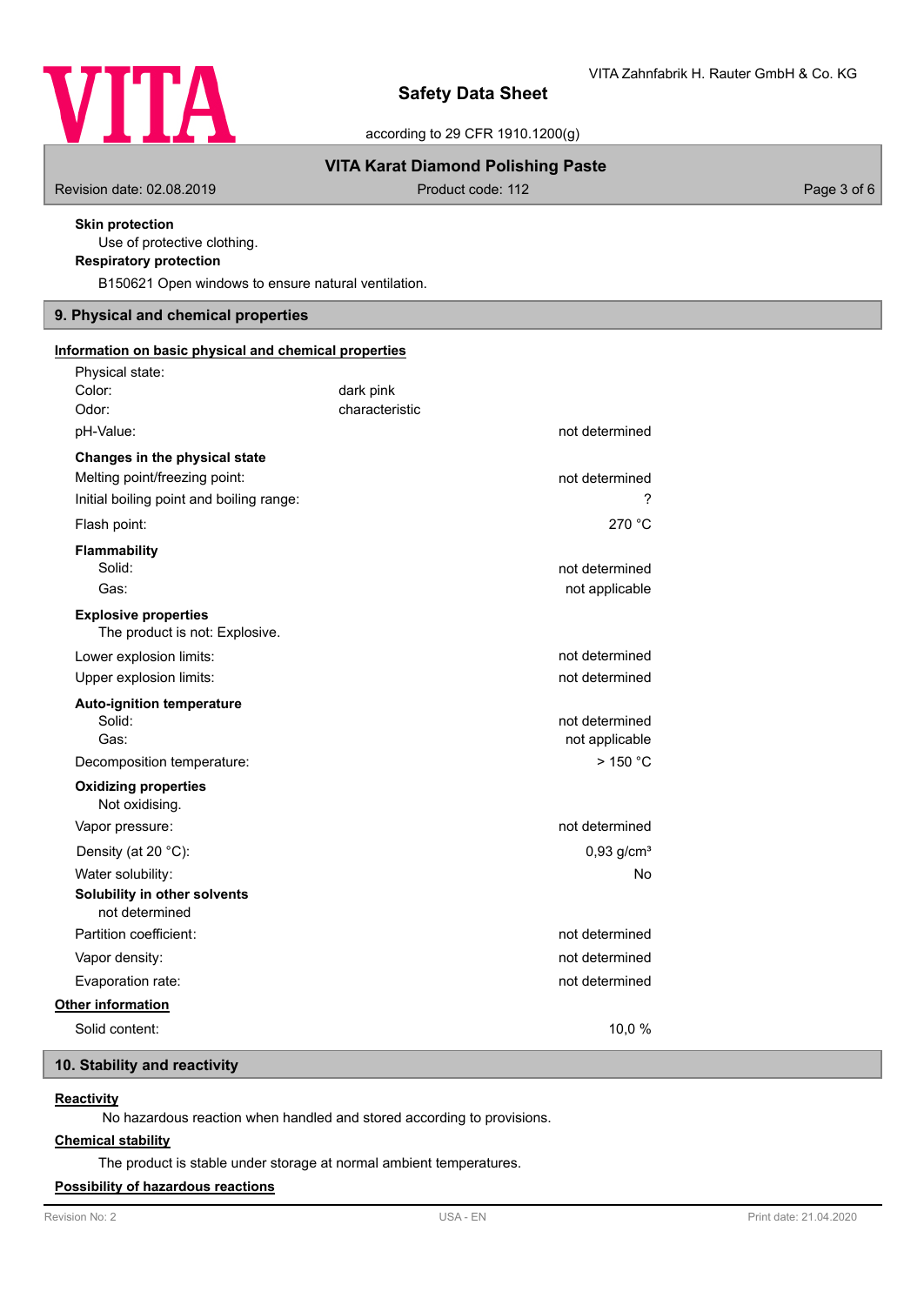

according to 29 CFR 1910.1200(g)

# **VITA Karat Diamond Polishing Paste**

Revision date: 02.08.2019 **Product code: 112** Product code: 112 Page 4 of 6

No known hazardous reactions.

# **Conditions to avoid**

none/none

# **Incompatible materials**

No information available.

#### **Hazardous decomposition products**

No known hazardous decomposition products.

# **11. Toxicological information**

### **Information on toxicological effects**

## **Acute toxicity**

Based on available data, the classification criteria are not met.

#### **Irritation and corrosivity**

Based on available data, the classification criteria are not met.

#### **Sensitizing effects**

Based on available data, the classification criteria are not met.

#### **Carcinogenic/mutagenic/toxic effects for reproduction**

Based on available data, the classification criteria are not met.

# **Specific target organ toxicity (STOT) - single exposure**

Based on available data, the classification criteria are not met.

### **Specific target organ toxicity (STOT) - repeated exposure**

Based on available data, the classification criteria are not met.

| Carcinogenicity (OSHA): | No ingredient of this mixture is listed. |
|-------------------------|------------------------------------------|
| Carcinogenicity (IARC): | No ingredient of this mixture is listed. |
|                         | .                                        |

Carcinogenicity (NTP): No ingredient of this mixture is listed.

# **Aspiration hazard**

Based on available data, the classification criteria are not met.

#### **Additional information on tests**

The mixture is classified as not hazardous according to regulation (EC) No 1272/2008 [CLP].

## **12. Ecological information**

### **Ecotoxicity**

The product is not: Ecotoxic.

# **Persistence and degradability**

The product has not been tested.

## **Bioaccumulative potential**

The product has not been tested.

# **Mobility in soil**

The product has not been tested.

# **Other adverse effects**

No information available.

## **Further information**

Avoid release to the environment.

# **13. Disposal considerations**

# **Waste treatment methods**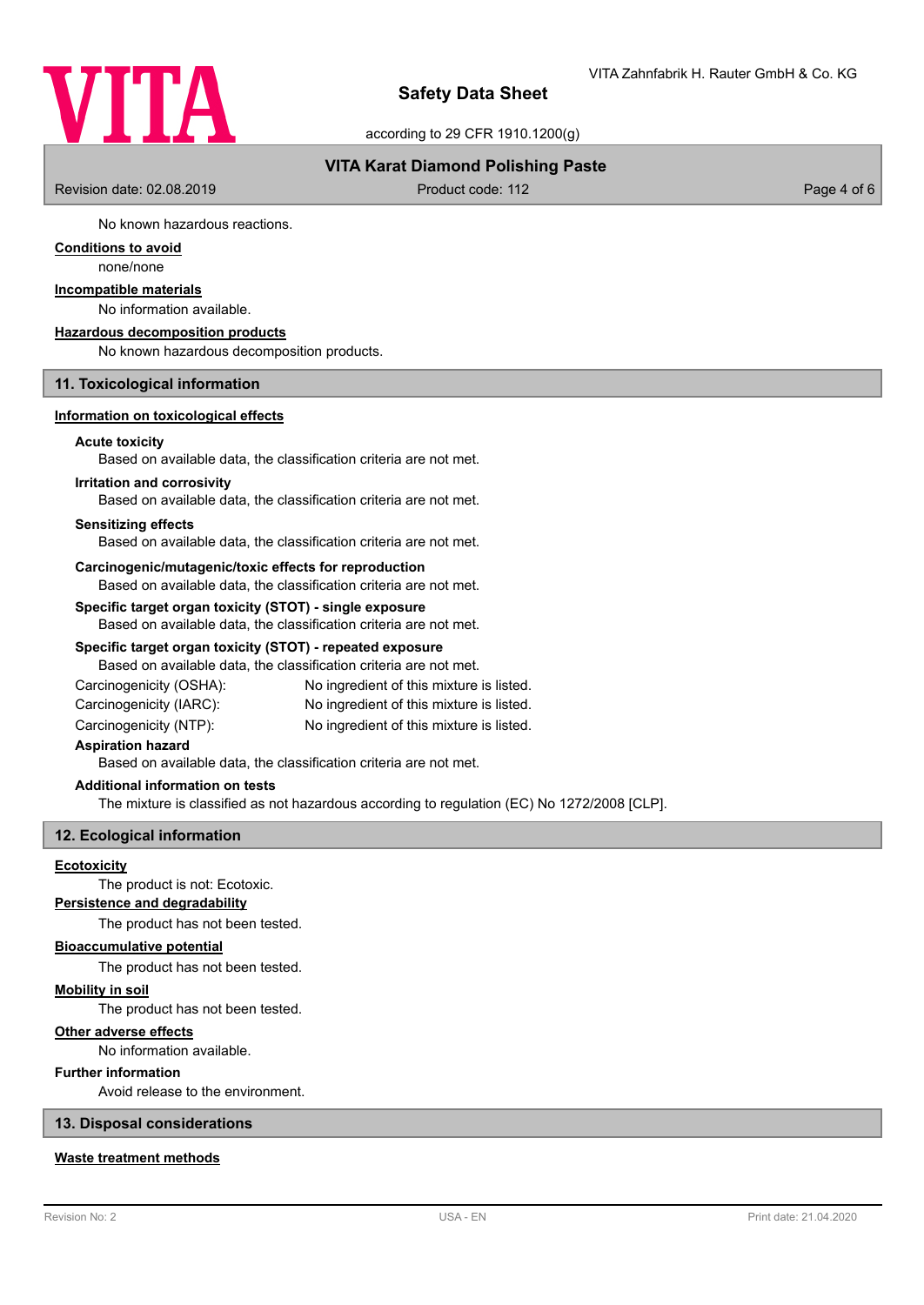

according to 29 CFR 1910.1200(g)

# **VITA Karat Diamond Polishing Paste**

Revision date: 02.08.2019 **Product code: 112** Product code: 112 Page 5 of 6

## **Disposal recommendations**

Do not allow to enter into surface water or drains. Dispose of waste according to applicable legislation.

# Wash with plenty of water. Completely emptied packages can be recycled. **Contaminated packaging**

## **14. Transport information**

| Marine transport (IMDG)                                                  |                                                          |  |
|--------------------------------------------------------------------------|----------------------------------------------------------|--|
| UN number:                                                               | No dangerous good in sense of this transport regulation. |  |
| UN proper shipping name:                                                 | No dangerous good in sense of this transport regulation. |  |
| Transport hazard class(es):                                              | No dangerous good in sense of this transport regulation. |  |
| Packing group:                                                           | No dangerous good in sense of this transport regulation. |  |
| Air transport (ICAO-TI/IATA-DGR)                                         |                                                          |  |
| UN number:                                                               | No dangerous good in sense of this transport regulation. |  |
| UN proper shipping name:                                                 | No dangerous good in sense of this transport regulation. |  |
| Transport hazard class(es):                                              | No dangerous good in sense of this transport regulation. |  |
| Packing group:                                                           | No dangerous good in sense of this transport regulation. |  |
| <b>Environmental hazards</b>                                             |                                                          |  |
| ENVIRONMENTALLY HAZARDOUS:                                               | no                                                       |  |
| Special precautions for user                                             |                                                          |  |
| No information available.                                                |                                                          |  |
| Transport in bulk according to Annex II of MARPOL 73/78 and the IBC Code |                                                          |  |

not applicable

# **15. Regulatory information**

# **U.S. Regulations**

## **State Regulations**

# **Safe Drinking Water and Toxic Enforcement Act of 1986 (Proposition 65, State of California)**

This product can not expose you to chemicals known to the State of California to cause cancer, birth defects or other reproductive harm.

# **16. Other information**

| Revision date:                                                                        | 02.08.2019                                                                              |  |  |  |  |
|---------------------------------------------------------------------------------------|-----------------------------------------------------------------------------------------|--|--|--|--|
| Revision No:                                                                          | 2                                                                                       |  |  |  |  |
| Abbreviations and acronyms                                                            |                                                                                         |  |  |  |  |
|                                                                                       | ADR: Accord européen sur le transport des marchandises dangereuses par Route            |  |  |  |  |
| (European Agreement concerning the International Carriage of Dangerous Goods by Road) |                                                                                         |  |  |  |  |
| IMDG: International Maritime Code for Dangerous Goods                                 |                                                                                         |  |  |  |  |
| IATA: International Air Transport Association                                         |                                                                                         |  |  |  |  |
| GHS: Globally Harmonized System of Classification and Labelling of Chemicals          |                                                                                         |  |  |  |  |
| EINECS: European Inventory of Existing Commercial Chemical Substances                 |                                                                                         |  |  |  |  |
| <b>ELINCS: European List of Notified Chemical Substances</b>                          |                                                                                         |  |  |  |  |
| <b>CAS: Chemical Abstracts Service</b>                                                |                                                                                         |  |  |  |  |
| LC50: Lethal concentration. 50%                                                       |                                                                                         |  |  |  |  |
| LD50: Lethal dose, 50%                                                                |                                                                                         |  |  |  |  |
| CLP: Classification, labelling and Packaging                                          |                                                                                         |  |  |  |  |
| REACH: Registration, Evaluation and Authorization of Chemicals                        |                                                                                         |  |  |  |  |
|                                                                                       | GHS: Globally Harmonised System of Classification, Labelling and Packaging of Chemicals |  |  |  |  |
| <b>UN: United Nations</b>                                                             |                                                                                         |  |  |  |  |